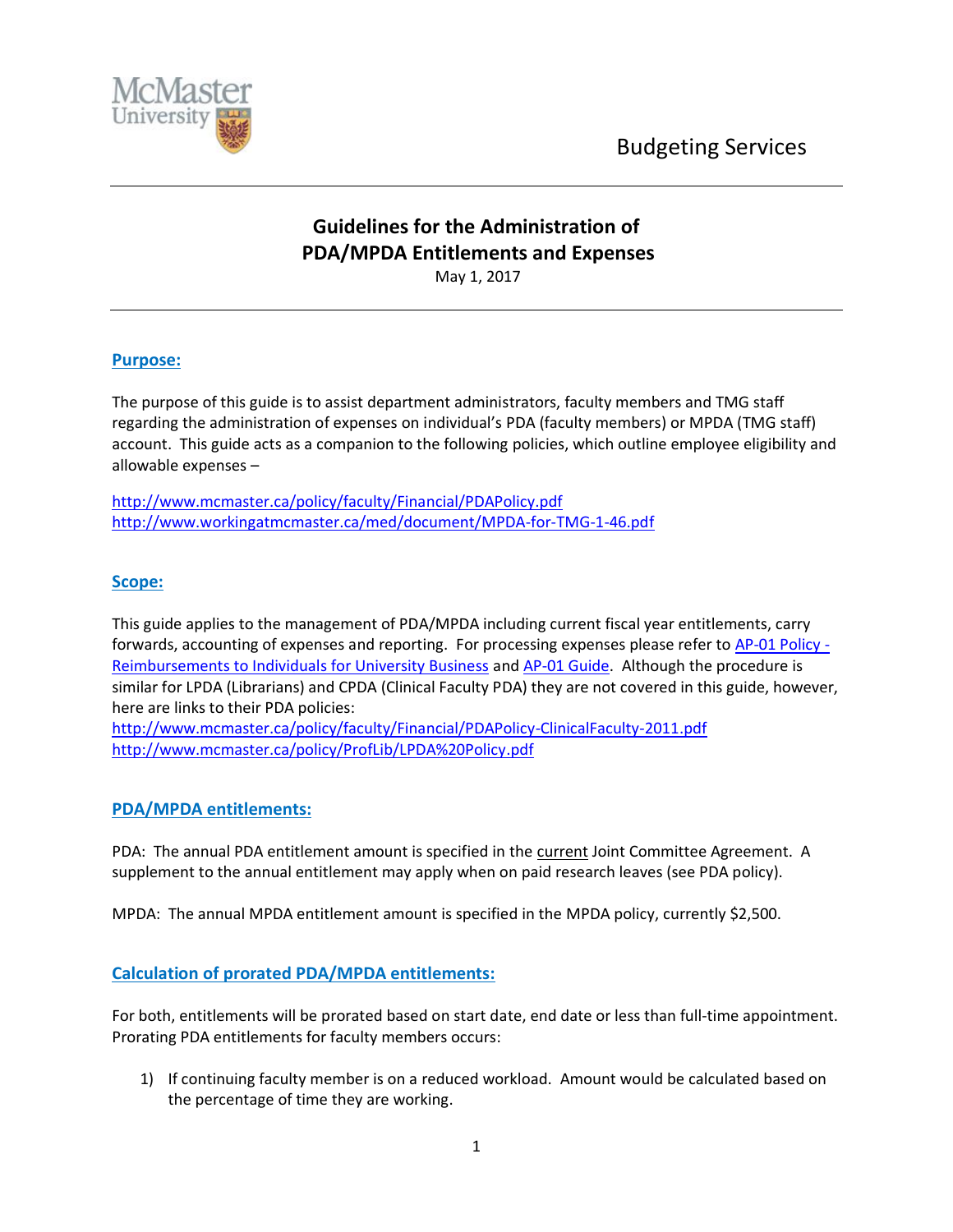2) For new faculty appointed after July  $1^{st}$  (July  $1^{st}$  start date is full entitlement). Amount would be calculated based on the number of months they are employed in that fiscal year (the university's fiscal year is May to April). Eg: if January  $1<sup>st</sup>$  start date, prorate to receive 4 months of entitlement.

Prorating MPDA entitlements for TMG staff occurs:

- 1) If start date is after May 1st.
- 2) If end date is sometime during the fiscal year<sup>\*</sup>.
- 3) If on leave for all or part of the fiscal year.
- 4) If appointment is less than full-time.

For new TMG, the MPDA entitlement amount for the fiscal year in which they were hired appears in their employment agreement. For information, it is calculated as follows:

- 1) Whatever month the TMG member starts or ends their appointment, calculate the number of working days in that month.
- 2) Based on their start or end date calculate the number of days they worked in that month.
- 3) Add the monthly amount for number of full months worked in the year.

For this example using January 16, 2017 as a start date which has 22 working days in the month. January 16 -31 would be 12 days worked.

| Annual      | Monthly Entitlement          | Daily Entitlement                                         | <b>Prorated Monthly Entitlement</b>                             |  |
|-------------|------------------------------|-----------------------------------------------------------|-----------------------------------------------------------------|--|
| Entitlement | \$2.500 divided by 12 months | Monthly entitlement divided by # of working days in month | Daily entitlement multiplied by # of days worked in start month |  |
| \$2,500.00  | \$208.33                     | \$208.33/22 days in month = \$9.47 per day                | \$9.47 x 12 days worked = \$113.64 for January entitlement      |  |

January entitlement is \$113.64 plus February, March and April (\$208.33 x 3 months) \$624.99 = **\$738.63 prorated entitlement for fiscal year 2016/17**

# **Accounting for PDA/MPDA:**

An individual employee's account is tracked by an Open Item Key within PeopleSoft. Basically, the Open Item Key is the employee's id#, and is used in conjunction with various PDA accounts listed here, as well as the chartfields for the individual's fund, department, and program. Entitlement<br>
Entrils example using January 16, 2017 as a start date which has 22 working day<br>
For this example using January 16, 2017 as a start date which has 22 working day<br>
Finitlement<br>
S2,500.00 5208.33<br>
S208.33 5208.

- 590000 for faculty PDA
- 590010 for TMG MPDA

 $\overline{a}$ 

- 590020 for Librarian LPDA
- 590050 for clinical faculty PDA

PDA is tracked under Program Code 30001 and Fund Code 20 in almost all cases.

MPDA is tracked under Program Code 30000 (in almost all cases), and Fund Code 20 for Operating Fund, Fund Code 30 for Ancillary Fund and Fund Code 45 for Specifically Externally Funded, as well as the Faculty of Health Sciences Fund Codes 72 for Cost of Practice and 78 for Clinical Trust.

Consult your department administrator to confirm the specific codes to be used. The Open Item accounts above should not be used on any other Fund Code.

<sup>\*</sup> End date is defined as the last day of paid employment, which may be later than the last day worked if the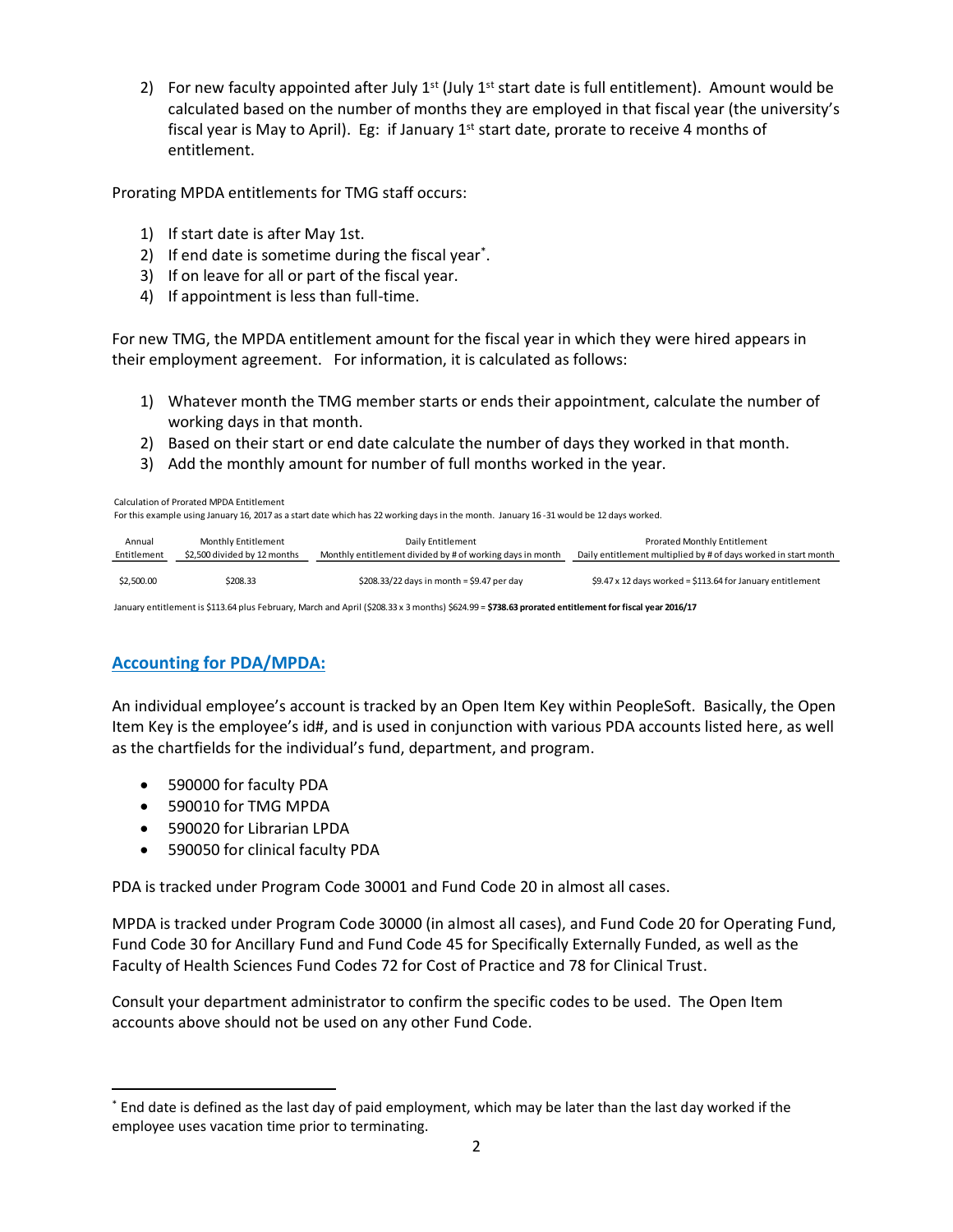# **Distribution of PDA/MPDA entitlements:**

Entitlements are credited against employee id# on the Open Item accounts with the offsetting debit account being 590099 in all cases.

PDA: Annual entitlements are calculated by the department administrator, approved by the Faculty Dean's office and a journal entry is processed by Budgeting Services (in Faculty of Health Sciences by FHS Finance office). Entitlements are processed by journal entry any time between June and November of each fiscal year. However, faculty members may expense against their PDA entitlement as soon as they have an employee id#.

MPDA: Annual entitlements are calculated jointly by the department manager and Budgeting Services. Entitlements are processed by journal entry (done by Budgeting Services) anytime between June and November of each fiscal year. However, TMG may expense against their MPDA entitlement as soon as they have an employee id#.

# **When an employee leaves the university:**

If an employee leaves the university any balance left in their Open Item account is cleared and reverts back to the department using account 590099. This will make the current year actual department entitlement expense less than originally budgeted.

For all departments excluding those in the Faculty of Health Sciences please notify Budgeting Services (Chris Sylvester) when an employee leaves the university to have a journal entry done for this event.

# **When an employee transfers departments:**

This happens most often with TMG staff, however, it is the same procedure for faculty and staff. For all departments excluding those in the Faculty of Health Sciences please notify Budgeting Services (Chris Sylvester) when an employee transfers from one department to another within the university. Budgeting Services will prepare the journal entry for this event. The journal entry consists of two parts:

- 1. The balance in the employee's Open Item account needs to be moved from departing department to the new department.
- 2. The entitlement for the current fiscal year needs to be split between both departments. The calculation for this is the same as done when prorating an entitlement (see above).

# **Carry Forward of unspent PDA/MPDA entitlements:**

Faculty and TMG may carry forward any unspent PDA/MPDA balance to a maximum of 2 years' PDA/MPDA entitlement (see PDA & MPDA policies). Eg: MPDA annual entitlement is \$2,500, therefore, 2 years' carry forward would be \$5,000. So, in any given year TMG could have \$5,000 carry forward plus the current fiscal year entitlement of \$2,500 for a maximum balance in their MPDA Open Item account of \$7,500.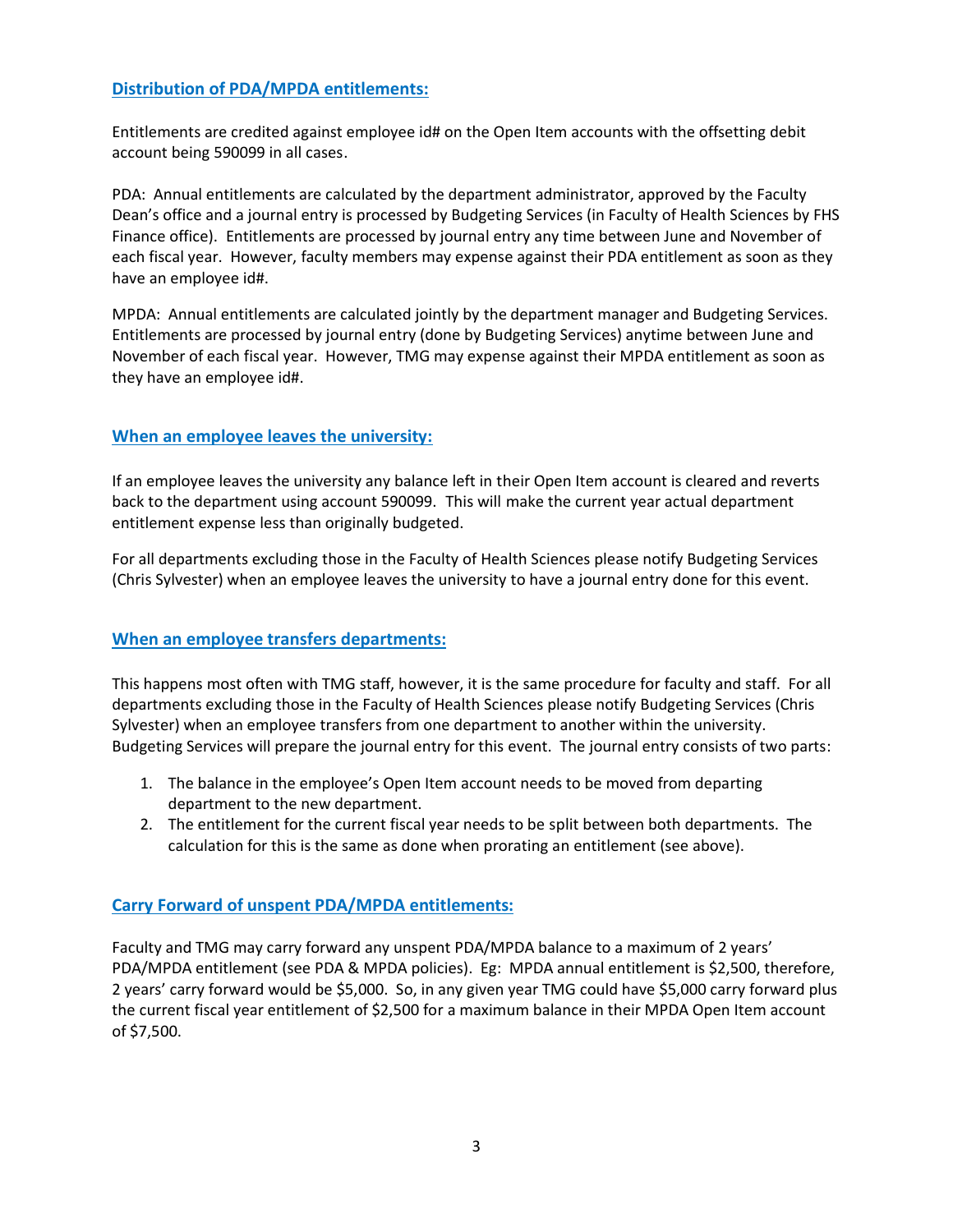Any amount over the 2 year maximum carry forward will be clawed back from the faculty or TMG Open Item account and revert back to the department. This will show in account 590099, making the current year actual department entitlement less than originally budgeted.

Note: To carry forward more than the policy amount, permission may be granted by the appropriate authority as defined within the envelope.

#### **Reporting for PDA/MPDA:**

There are various reports and queries available to users to help manage PDA and MPDA costs and to look up balances.

#### **Open Item Listing Report**

**Use:** Primarily used to get a balance by employee id#, however, does list transactions and balances by employee id#. No drill down to transaction available. Run as PDF or CSV (Excel). **Access:** Finance > General Ledger > Open Items > Open Item Listing Report Search by chartfield string

#### **On-Line Screen Query**

**Use:** Primarily used to see transactions and detail by employee id#. Summarizes by employee id# (may be more than one line per employee) but no drill down to line detail. May be downloaded to Excel. **Access:** Finance > General Ledger > Open Items > Review Status Online Search by chartfield string or employee id#

#### **Details on PDA\_MPDA Query**

**Use:** Provides transactions and detail by employee name and id# with drill down to detailed transactions including description, journal id and amounts.

**Access:** Finance > General Ledger > GL Work Center

Under "Reports/Queries", click on "Details on PDA\_MPDA Query". Fill in prompts and click on the "View Results" box.